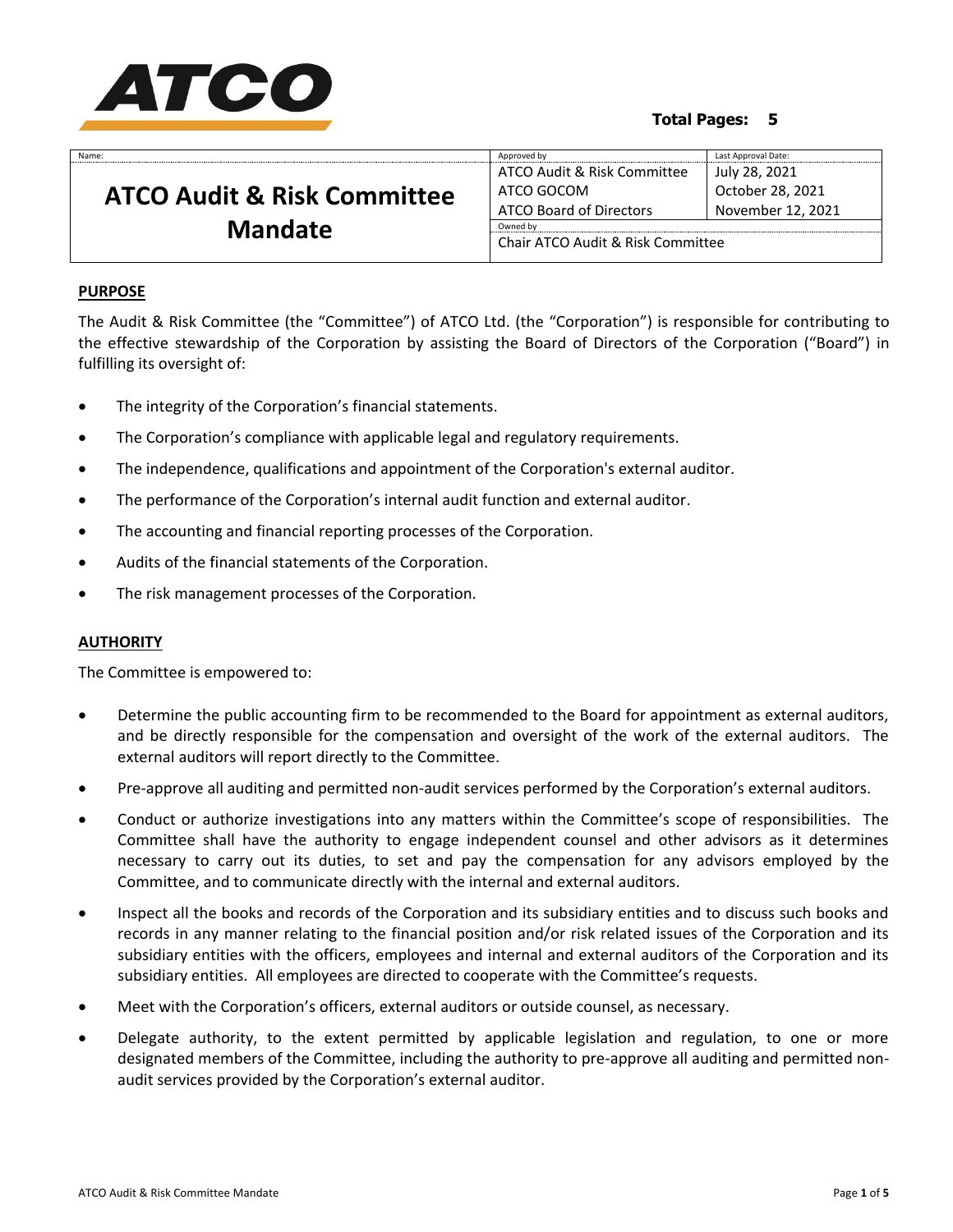

## **COMPOSITION**

The Board shall elect annually from among its members an Audit & Risk Committee comprised of not less than three directors. Each member of the Committee must be:

- a director of the Corporation;
- independent (within the meaning of sections 1.4 and 1.5 of National Instrument 52-110); and
- financially literate (within the meaning of section 1.6 of National Instrument 52-110).

In order to be considered to be independent for the purposes of membership on the Committee, a director must have been determined by the Board to have no direct or indirect material relationship with the Corporation and must satisfy all other applicable legal and regulatory requirements.

The Board will appoint one member of the Committee as Chair. Any member of the Committee may be removed or replaced at any time by the Board, and a member shall cease to be a member of the Committee upon ceasing to be a director of the Corporation or upon ceasing to be independent.

## **MEETINGS**

The Committee shall meet at least four times per year and whenever deemed necessary by the Chair of the Committee or at the request of a Committee member or the Corporation's external or internal auditor. Matters related specifically to Risk Management as described under "DUTIES AND RESPONSIBILITIES" will be on the agenda for two of the Committee meetings each year.

- The Chair of the Committee shall prepare and/or approve an agenda in advance of each meeting.
- Reasonable notification of meetings, which may be held in person, by telephone or other communication device, shall be sent to the members of the Committee, the external auditor and any additional attendees as determined by the Chair of the Committee.
- The external auditor has the right to appear before and be heard at any meeting of the Committee.
- Meetings will be scheduled to permit timely review of Committee materials.
- A majority of the Committee will constitute a quorum.
- Minutes of each meeting will be prepared by the person designated by the Committee to act as secretary and will be kept by the Corporate Governance & Secretarial Department.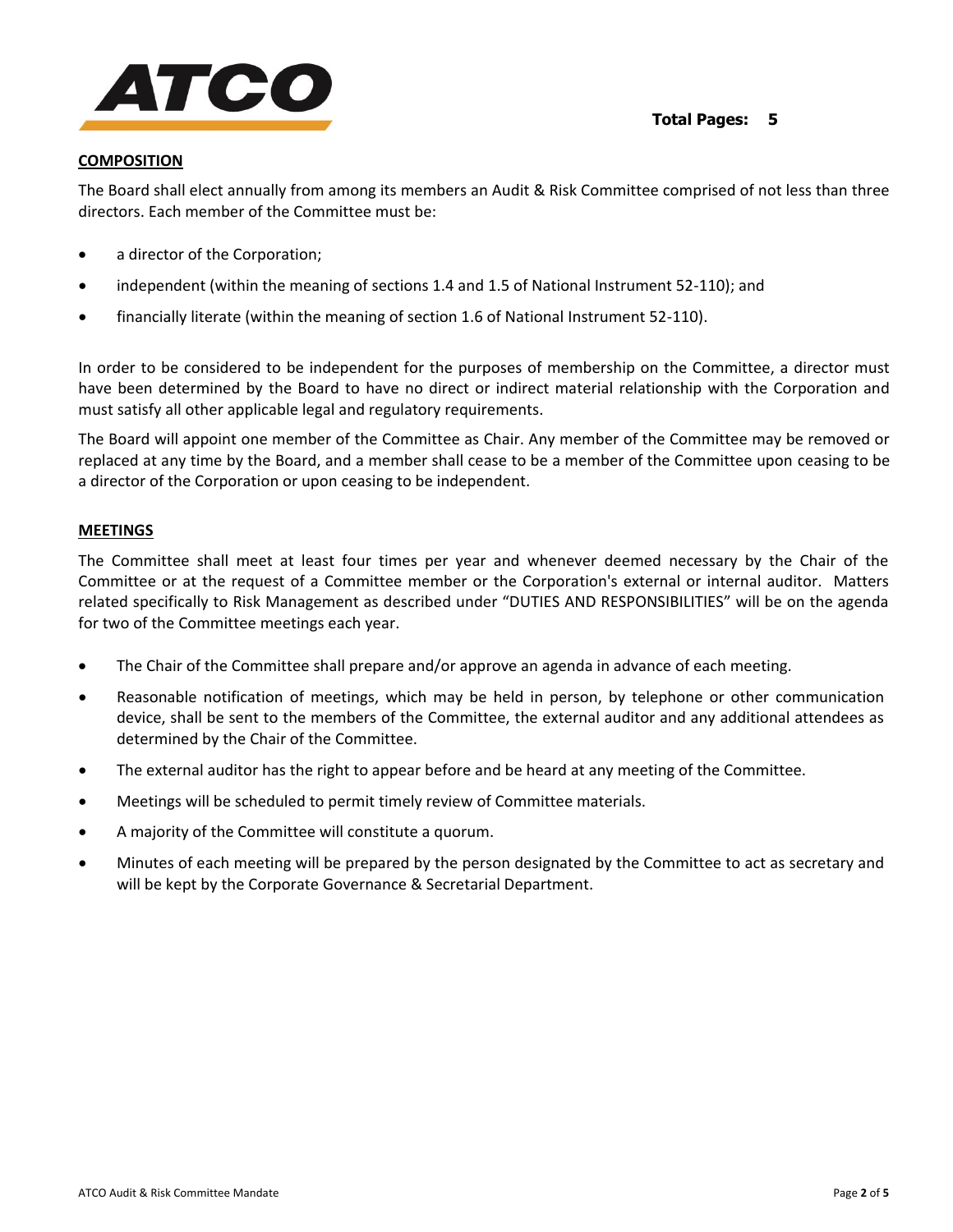

#### **DUTIES AND RESPONSIBILITIES**

#### **1. Financial and Operating**

- Review significant accounting and reporting issues and understand their impact on the financial statements. These issues include:
	- (a) complex or unusual transactions and highly judgmental areas;
	- (b) major issues regarding accounting principles and financial statement presentations, including any significant changes in the Corporation's selection or application of accounting principles; and
	- (c) the effect of regulatory and accounting initiatives, as well as off-balance sheet structures, on the financial statements of the Corporation.
- Review analyses prepared by management and/or the external auditors, setting forth significant financial reporting issues and judgements made in connection with the preparation of the financial statements, including analyses of the effects of new or revised IFRS methods on the financial statements.
- Review with management and the external auditors the results of the audit, including any difficulties encountered.
- Review the Corporation's annual and interim financial statements, Management's Discussion & Analysis ("MD&A") and earnings press releases and the Annual Information Form ("AIF") before the Corporation publicly discloses this information.
- Review reports prepared by Designated Audit Directors and directors appointed to corporate entities including joint ventures or partnerships (which do not have an appointed Designated Audit Director) regarding any significant items pertaining to year-end financial disclosure documents.
- If delegated by the Board, approve the interim financial statements, interim MD&A and interim earnings press releases before the Corporation publicly discloses this information.
- Recommend to the Board the approval of the Corporation's annual financial statements, AIF and annual MD&A.
- Be satisfied that adequate procedures are in place for the review of the Corporation's public disclosure of financial information extracted or derived from the Corporation's financial statements, and periodically assess the adequacy of these procedures.
- Be satisfied that the Corporation has implemented appropriate systems of internal control over financial reporting and that these systems are operating effectively.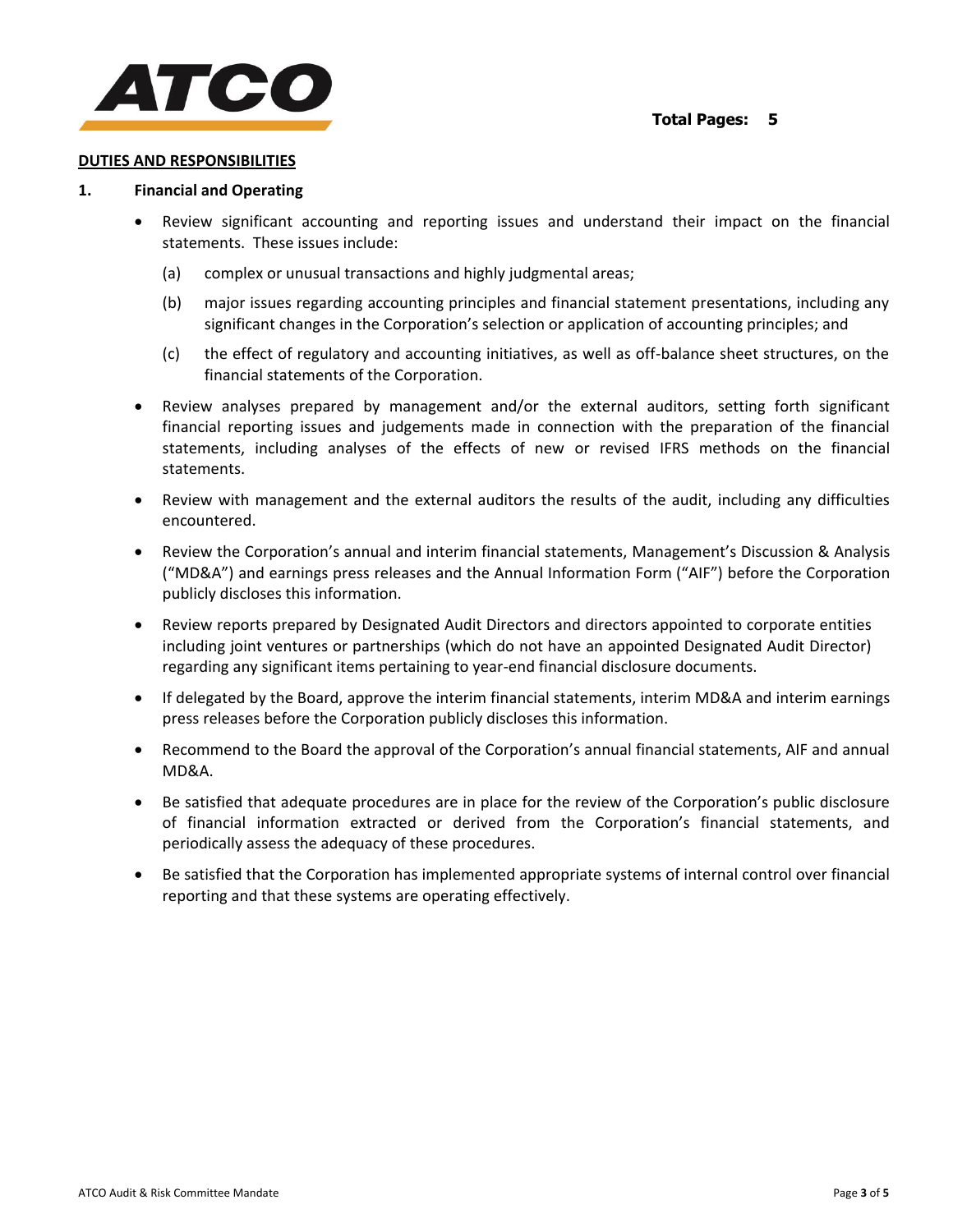

### **2. External Auditor**

- Recommend to the Board:
	- (a) the external auditor to be nominated for the purpose of preparing or issuing an auditor's report or performing other audit, review or attestation services for the Corporation; and
	- (b) the compensation of the external auditor.
- Be directly responsible for overseeing the work of the external auditor engaged for the purpose of preparing or issuing an auditor's report or performing other audit, review or attestation services for the Corporation, including the resolution of disagreements between management and the external auditor regarding financial reporting.
- Pre-approve all non-audit services to be provided to the Corporation or its subsidiaries by the external auditor of the Corporation ("Non-audit Services"). The Committee may delegate to one or more of its members the authority to pre-approve Non-audit Services. All Non-audit Services provided by the external auditor shall be summarized and reported to the Audit & Risk Committee on a cumulative basis for the year at each quarterly meeting.
- The Committee shall adopt and periodically review practices and procedures for the engagement of Non-audit Services that are detailed as to the particular service, that do not include delegation of the Committee's responsibilities to management, and that are designed to manage the pre-approval process and comply with all applicable legal and regulatory requirements.
- Review and approve the Corporation's hiring policies regarding partners, employees and former partners and employees of the present and former external auditors of the Corporation.

## **3. Internal Auditor**

- Be satisfied that the internal audit function has been effectively carried out and the internal auditor has adequate resources.
- Review and approve the annual Audit Plan.
- Review and approve Internal Audit's annual budget and resource plan.

### **4. Risk Management**

- Understand the principal risks of the Corporation:
	- (a) review and consider with management the Corporation's risk taking philosophy;
	- (b) review and discuss with management the Corporation's risk inventory and related mitigation plans;
	- (c) receive presentations, reports and other information about extraordinary risks, emerging risks and significant trends that could materially affect the Corporation's ability to achieve its strategic objectives;
	- (d) review reports prepared by Designated Audit Directors and directors appointed to corporate entities including joint ventures or partnerships (which do not have an appointed Designated Audit Director) regarding any significant risks identified by management;
	- (e) review and discuss with management a summary of safety and environmental performance;